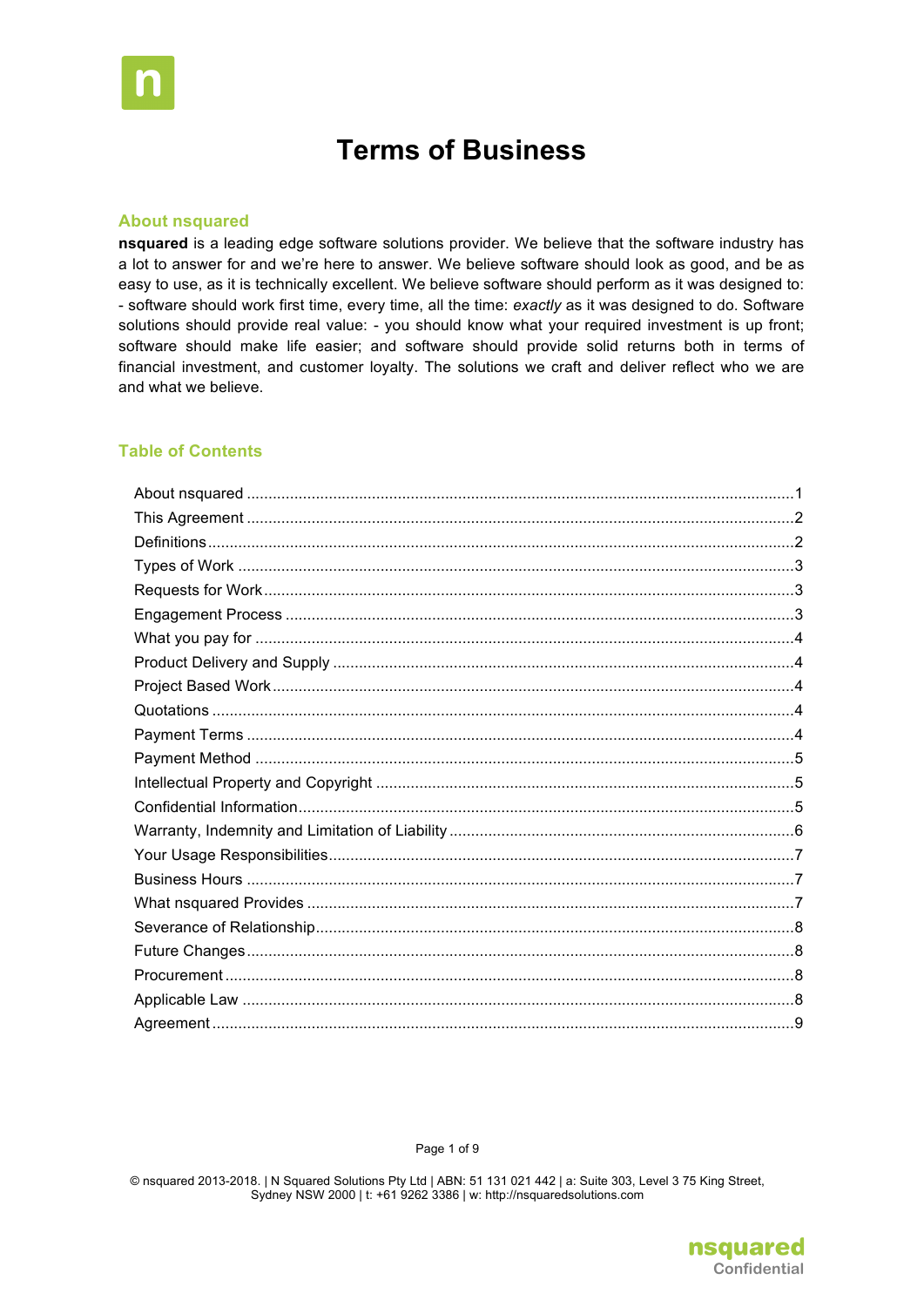

## **This Agreement**

- 1. This Terms of Business Document sets out how we operate so that you know what to expect from us, and what we expect from you.
- 2. The Terms in This Agreement are general in nature and are intended to openly communicate N Squared Solutions Pty Ltd's (**nsquared, "**us", "we") professional relationship with you and your business ("You"; "you"; "Your"; "your").
- 3. We can be flexible based on your individual needs and situation, however, unless otherwise indicated by you in writing, in accepting any written proposal, plan or quotation issued to you by **nsquared**, you agree to be bound by the Terms stipulated within This Agreement.
- 4. The terms within This Agreement supersede any terms previously published by **nsquared.**

## **Definitions**

#### **"Products"**

Includes all of nsquared's off the shelf software applications. These include but are not limited to off the shelf software created for PixelSense, Windows 8, Windows 7, OSX, iOS and Android operating systems.

#### **"Solutions"**

Solutions include any of the website, software, hardware or other associated services that nsquared agrees to deliver, develop, maintain, operate or change for you.

#### **"Statement of Work"** (SOW) **"Statement of Supply" (**SOS)

SOW and SS mean the document/s entitled "Statement of Work" or "Statement of Supply". Both of these documents detail agreed project requirements; delivery milestones, payment milestones and the project fee amount

#### **"Purchase Order"** (PO)

PO means the document detailing the products and or services that you'd like us to supply. The PO will also indicate the fees that you agree to pay. It constitutes a legal agreement to purchase our products and or services. It indicates to us that you want us to start work on your project and that you agree to pay the relevant fees.

#### **"AUD"**

AUD means Australian Dollar currency.

#### **"FTP"**

FTP means the standard network protocol known as *File Transfer Protocol* that is used to copy a file from one host to another over a TCP/IP-based network, such as the Internet.

#### **"GST"**

GST means the broad sales tax known in Australia as the Goods and Services Tax "

## **"HTML"**

**HTML** means the predominant mark up language for web pages known as *Hypertext Markup Language*.

**"IDE"**

IDE means the software development application known as *Integrated Development Environment* or *Integrated Design environment.*

#### **"PC"**

PC means Personal Computer. The term PC in this document includes but is not limited to smartphones, laptops, notebooks, Slate computers, and Desktop computers regardless of the operating system being run on the device.

#### **"ROI"**

ROI means Return on Investment

#### **"SSH"**

SSH means the network protocol known as *Secure Shell* that allows data to be exchanged by using a secure channel between two networked devices.

**"SSL"**

SSL means the communications protocol known as *Secure Sockets Layer*

#### Page 2 of 9

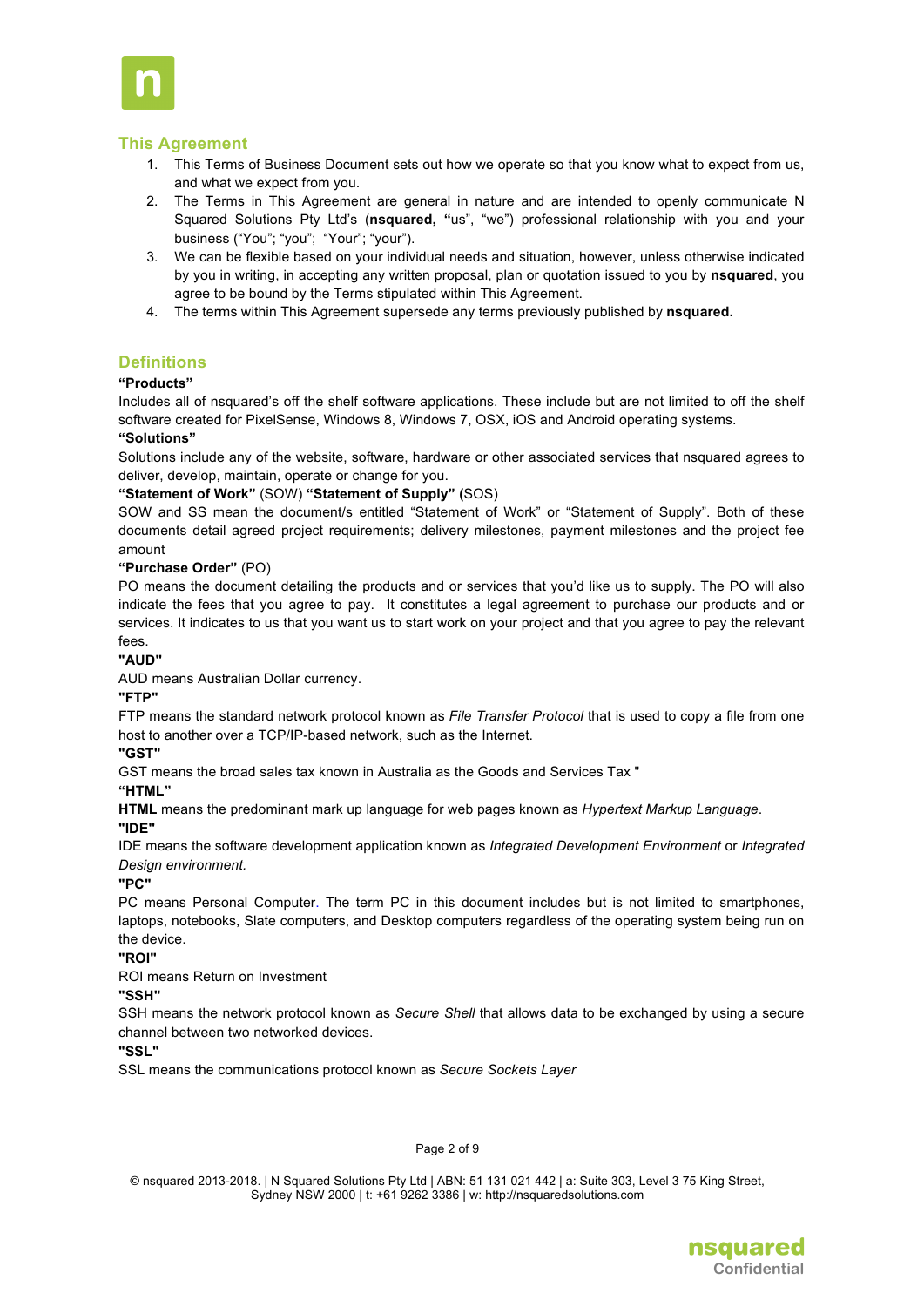

#### **"SMS"**

SMS means *Short Messaging Service*: - the text communication service component of mobile communication systems.

#### **"UAT"**

UAT means the process known as *User Acceptance Testing.* If you ask us to deliver work and or products to you, you ay be required to perform testing of the software that we provide to you as part of a Statement of Work or Statement of Supply Agreement.

## **Types of Work**

- 1. The types of work **nsquared** may perform for you will generally be Product Delivery and Support, Project Based Work or Auxiliary Work.
	- a. Product Delivery and Support means
		- i. Installation and delivery of **Products** on customer requested hardware; and
		- ii. Post sales support of Product
	- b. Project-Based Work means
		- i. New development work;
		- ii. Provision of a solution or solutions incorporating hardware and or off the shelf software supply.
		- iii. Major enhancement or upgrade works to software; and
		- iv. Consulting.
	- c. Auxiliary Work includes minor works such as:
		- i. General consulting.
		- ii. Software development & programming (minor works).
		- iii. Maintenance and Support.
		- iv. Website content updates & administration.
		- v. Application performance tuning.
		- vi. User training & preparation of training material.
		- vii. Documentation.

## **Requests for Work**

A Request for Work is a request made by you or an authorised member of your staff to **nsquared** relating to:

- a. Project-Based Work; or
	- b. a change to be made to a Solution; or
	- c. an issue to be resolved relating to a Solution; or
	- d. Auxiliary Work

#### **Engagement Process**

- 1. To investigate and or secure **nsquared's** services, you may either:
	- a. Send an email requesting the work to enquiries@nsquaredsolutions.com, or a designated nsquared consultant; or
	- b. Give us a call on +61 2 9262 3386
- 2. Once the request is received, **nsquared** will contact you, confirm your needs prior to sending you a Statement of Work (SOW), Quote, or Statement of Supply (SOS) that identifies the project requirements, milestone timelines and payment milestones.
- 3. **nsquared** prioritises and schedules Work once it has received the relevant signed SOW, Purchase Order (PO), and where required, Commencement payment.
- 4. We will not schedule or commence Work without receipt of the relevant SOW, PO and Commencement Payment.

#### Page 3 of 9

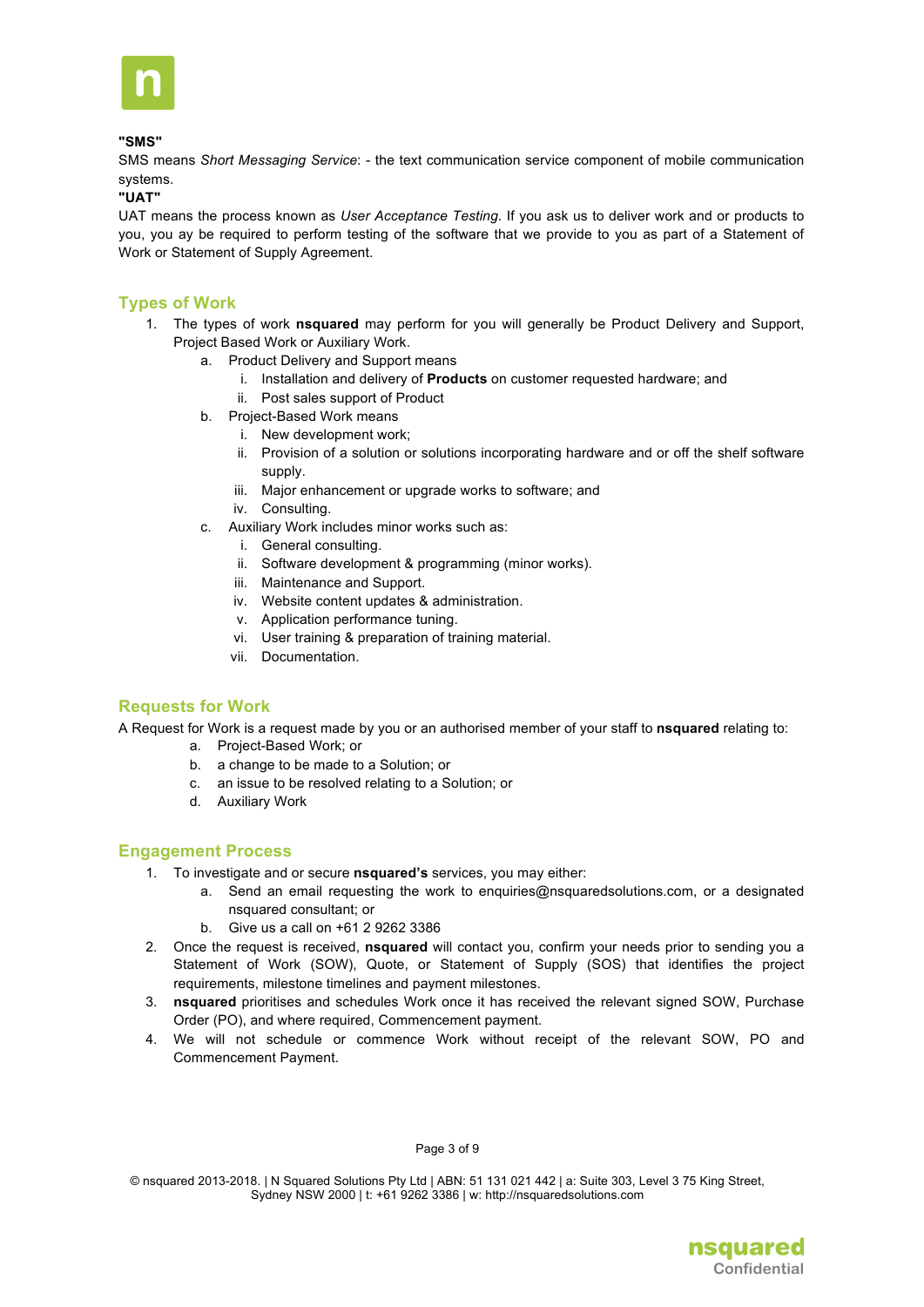

## **What you pay for**

- 1. You pay for delivery of the solution you define to us, and we subsequently define in the SOW, Quote, or SOS.
- 2. In most cases the work we deliver will be supplied to you as follows:
	- a. In the case of a software solution only, the software will be accessed via download link or on a USB Flash Drive
	- b. In the case of delivery for use on hardware that we provide: installed on the relevant hardware.
- 3. We warrant that our software will work on the first and every subsequent use for its lifetime subject to our **"Warranty, Indemnity and Limitation of Liability"** Section.
- 4. When we provide you with a quote for your project, that quote is a fixed price quote for delivery of your solution as requested by you. Unless otherwise advised within the SOW or SOS, we will not ask you to pay more than the flat fee quoted.
- 5. In some cases, when we know that things cannot be clearly defined, we'll advise you of any contingency amounts that may become applicable and will document these in the SOW, Quote or SOS.
- 6. In all cases you'll always be aware of the maximum costs for which you are liable prior to commencement of the Works as described.

## **Product Delivery and Supply**

- 1. Prior to any Product Delivery and Supply, **nsquared** will need to understand your business requirements so as to best assist your procurement efforts.
- 2. nsquared guarantees that it will use its best efforts to provide highly accurate and informative advice to you as you make your way through your procurement process.
- 3. It is your ultimate responsibility to ensure that the Products you order are suitable for your intended use and environment.

## **Project Based Work**

- 1. Prior to commencing any Project-Based Work, **nsquared** will need to understand your business requirements, the project's functional requirements and any desired milestones.
- 2. **nsquared** will always offer the first consultation free of charge so to determine if we're the most suitable supplier for you, and also to provide an estimate for the work. All subsequent scoping work is billable.
- 3. Should **nsquared** be awarded the project and charged with the responsibility for delivery of your Solution, the cost of performing any subsequent scoping work may be credited to you for use toward the overall cost of delivery of the relevant Solution.
- 4. **nsquared's** rates will always be based on current competitive market prices.

#### **Quotations**

- 1. All prices stated in any written proposal, plan or quotation issued by nsquared to you are quoted in the local currency (unless otherwise stated), and are valid for thirty (30) calendar days from the date of issue.
- 2. All prices supplied to you are subject to the terms of this Agreement and are stated exclusive of GST, unless otherwise indicated.

#### **Payment Terms**

- 1. By engaging **nsquared** you agree to meet nsquared's payment terms.
- 2. For packaged software, software licenses or hardware that **nsquared** procures on your behalf, full payment from you is required prior to nsquared placing an order for the software, license or hardware.
- 3. For project-based work, our payment terms are strictly 7 calendar days from the date of invoice.

#### Page 4 of 9

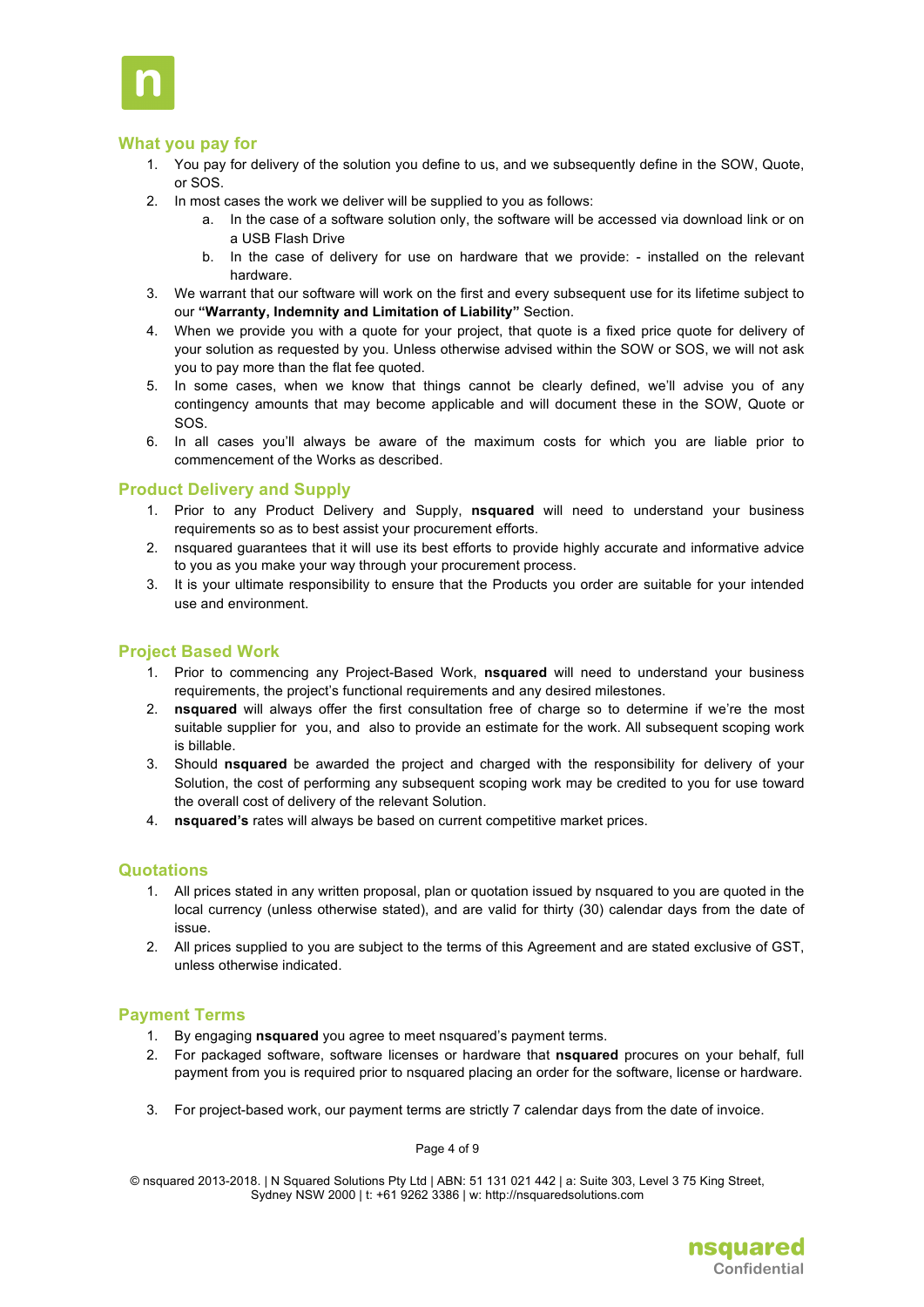

- a. Invoice dates align with the payment milestone dates on the confirmed SOW or SOS as relevant.
- b. Any commencement payment must be received before the project work will be confirmed as booked.
- 4. Late payments will incur charges in addition to the quoted project fees. Late payment charges will be equal to 10% of the total unpaid project value as at the time of invoice for every 7 calendar-day period that the payment remains in arrears.
- 5. Where an invoice is overdue for more than one 7-day calendar period, **nsquared** reserves the right to stop work on the corresponding project until the invoice is paid in full.
- 6. Where Maintenance & Support fees are payable, **nsquared** will invoice for these services as per the relevant Maintenance and Support Agreement that you have in place with nsquared.
- 7. Where you are required to perform User Acceptance Testing ("UAT") activities for a defined scope of work, unless otherwise agreed between you and nsquared, **nsquared** will invoice for any or all outstanding moneys owed for that scope of work at 21 calendar days after UAT formally commences, or at your completion of UAT activities, whichever occurs first.

## **Payment Method**

- 1. Unless otherwise agreed between you and **nsquared** in writing, **nsquared** accepts payment by Direct Deposit, Direct Debit Authority agreements and credit card for all invoices.
- 2. Direct Deposit details are provided with each invoice.

## **Intellectual Property and Copyright**

- 1. All work delivered by **nsquared** shall be credited to **nsquared** and to no other person, persons or other entity.
- 2. Subject to Clauses 3 6 of this section "Intellectual Property and Copyright", **nsquared** will transfer all intellectual property rights, including copyright, to you on receiving full payment for any Solution provided by **nsquared**, except where the Solution contains nsquared's own intellectual property (IP).
- 3. Where the solution contains **nsquared's** own IP, **nsquared** will continue to own all of the intellectual property, including copyright, in the Solution's programming code and databases, and grant you a license to use the intellectual property.
- 4. Where **nsquared** grants you a license to use its intellectual property, unless otherwise agreed in writing, the license shall be non-exclusive and governed by the following conditions:
	- a) You agree to use the intellectual property solely for purposes internal to your business and you shall not attempt to resell or redistribute the intellectual property or any derivative works for any reason; and
	- b) You agree not to attempt to decipher, decompile, disassemble or reverse engineer any of the intellectual property for any reason.
- 5. All Intellectual Property rights and Copyright contained in any text, photos, graphics, illustrations, documents and other electronic computer files ("Content") entered into **nsquared** products by you, shall always remain the sole responsibility of yours to manage.
- 6. For the life of any web-based Solution containing **nsquared's** own intellectual property, you shall allow **nsquared** to display up to two (2) HTML links that link back to the **nsquared** website on publicly visible areas of your web-based Solution.

## **Confidential Information**

- 1. Confidential Information means information that:
	- a. Is by its nature confidential; or
	- b. Is designated by you or **nsquared** as confidential; or
	- c. You or nsquared know or ought to know is confidential;

Page 5 of 9

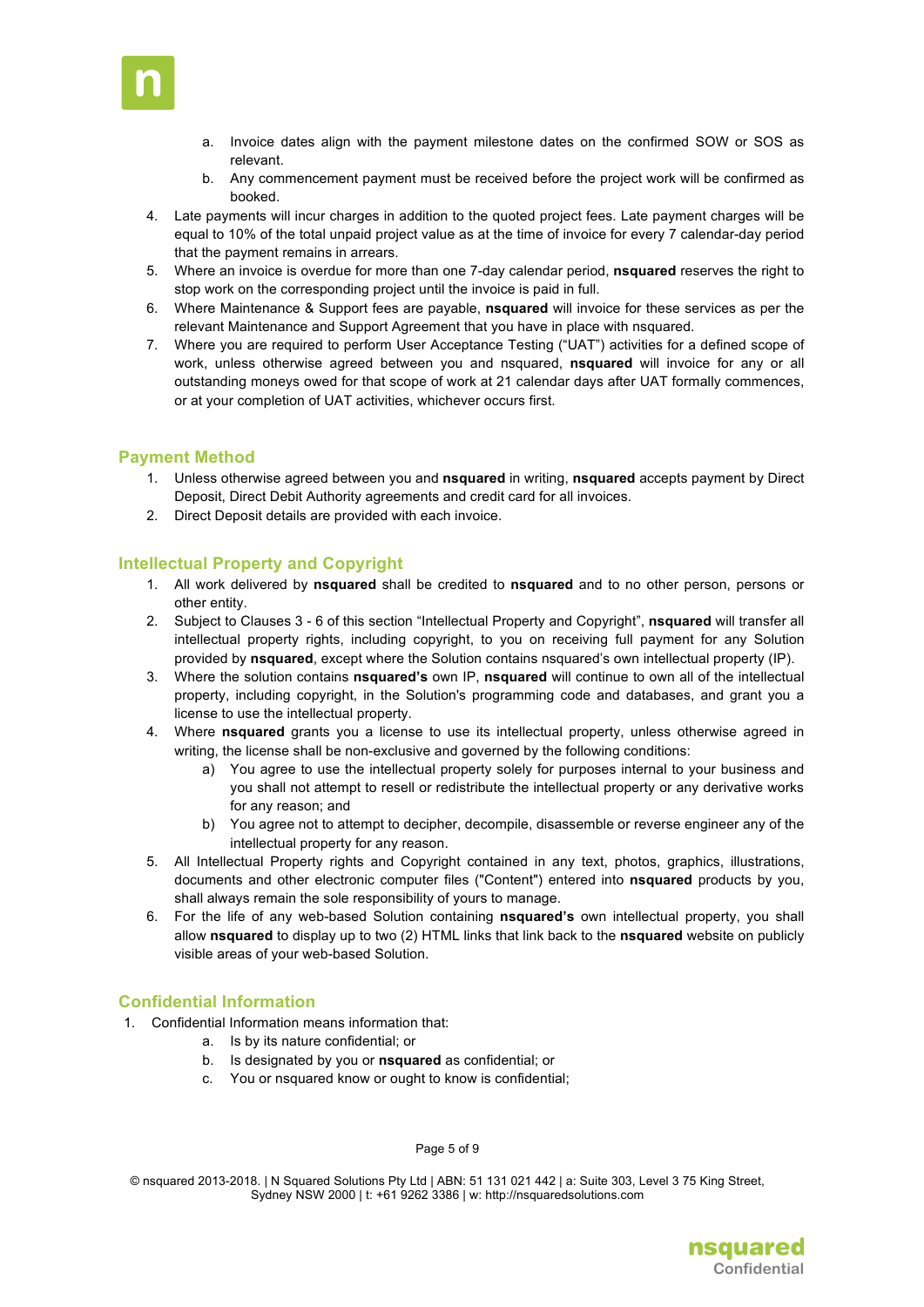

- 2. Confidential information includes without limitation all correspondence (written or otherwise) between your business and **nsquared** including information about Solutions, projects, customers, employees, agents, research, property, policies and operations which is made available or which becomes known during your engagement with nsquared, but does not include information that:
	- a. was in the public domain at the time of its provision; or
	- b. became part of the public domain after its provision, unless that information entered the public domain through an unauthorised disclosure by a person to whom the Confidential Information has been disclosed.
- 3. **nsquared** will ensure that it maintains confidentiality on all information provided by you to nsquared. **nsquared** will not disclose any such information without your prior written approval.
- 4. You will not disclose Confidential Information to a third party without **nsquared's** prior written approval.
- 5. This includes Confidential Information contained within proposals, plans, quotations, emails and or any other correspondence that nsquared issues to you from time to time, written or otherwise. In certain circumstances, a non-disclosure agreement may need to be signed. For the avoidance of doubt, information contained in **nsquared** supplied Proposals; SOWs; Quotes; and SSs is Confidential Information. Furthermore, they and their entire contents and inclusions remain the property of **nsquared** at all times, whether or not they are accepted by you.
- 6. **nsquared** agrees to comply with the principles contained in the Privacy Act 1988 and its subsequent and relevant amendments.

## **Warranty, Indemnity and Limitation of Liability**

All **nsquared** software Solutions are supported with the **nsquared Zero-Defect Guarantee™.**

- The nsquared Zero Defect Guarantee™ warrants that the software as supplied to you by nsquared will:
	- 1. Be as defined by you in the SOW, and / or any refinements requested formally by you and agreed by both you and nsquared during the build process;
	- 2. Function (as defined above) on the first and every subsequent use for the lifetime of the product, providing that it is not:
		- a. Altered by you, or any person or entity related to you.
		- b. Installed on a device or devices for which it was not designed.
	- 3. Where the product as delivered to you does not meet the above conditions, and therefore contains genuine bugs or errors, **nsquared** shall provide appropriate resources to ensure that the software meets the agreed functional requirements at minimal disruption and at no further cost to you. The definition of what a genuine software bug or error is shall be and remain at **nsquared's** discretion.
	- 4. Where software bugs or errors directly related to the software Solution are notified, **nsquared** will endeavour to resolve the issue within 10 working days of you notifying nsquared of the issue in writing.
		- a. You shall be informed in advance of the expected time frame to rectify a software bug or error, and the impact on the functioning of the software Solution (if any). Refer to Section 'Requests To Work' for information on how to engage nsquared during Warranty Periods.
	- 5. Where FTP, Telnet, SSH or any other privilege is granted to you enabling file based access to the Solutions, **nsquared** accepts no responsibility or liability for any direct or indirect issues or losses which may arise. The granting of such access shall void any warranty that would have otherwise been attributable to those areas where access was granted.
	- 6. Other than Warranty Periods, **nsquared** and its suppliers expressly disclaim all warranties of any kind including but not limited to implied warranties of merchantability and fitness for a particular purpose.
	- 7. Under no circumstances (including but not limited to any act or omission on the part of **nsquared**) will **nsquared** or its affiliates be liable for any indirect, incidental, special or consequential damages or loss of profits whatsoever which result from any loss of data or use or access of, or any inability to use or access, or any operational error within goods or services we provide to you. Additionally, you agree to indemnify **nsquared** and hold **nsquared** indemnified from and against any and all actions, liabilities, claims, costs and expenses (including reasonable legal costs and expenses) arising out of any willful, unlawful or negligent act, inaction, omission or breach of This Agreement by you.

Page 6 of 9

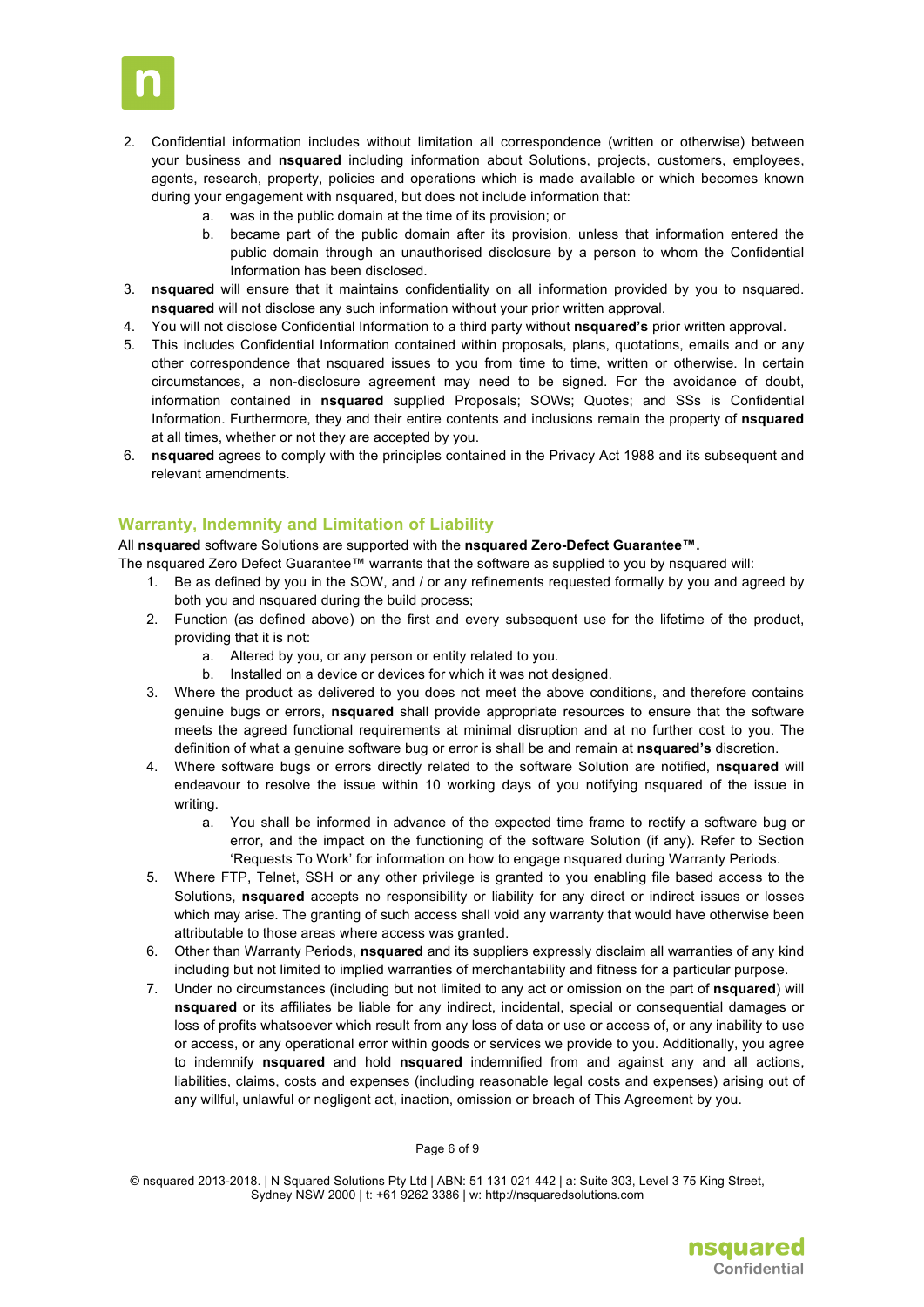

- 8. Any indemnity given under This Agreement survives termination (including as a result of expiry of This Agreement) and applies to claims that may have occurred but are not notified during the term of any relationship you may have with **nsquared**.
- 9. To the fullest extent permitted by law, **nsquared's** liability for breach of any implied warranty or condition, which cannot be excluded, is limited at the discretion of **nsquared** to the following:
	- a. In the case of services supplied or offered by nsquared:
		- i. the supply of the services again; or
		- ii. the payment of the cost of having services supplied again;
	- b. In the case of goods supplied or offered by nsquared:
		- i. the replacement of the goods or the supply of equivalent goods; or
		- ii. the repair of such goods; or
		- iii. the payment of the cost of replacing the goods or acquiring equivalent goods; or
		- iv. the payment of the cost of having the goods repaired.

## **Your Usage Responsibilities**

- 1. You agree to use the Solutions for lawful purposes only.
- 2. You agree to use the Solutions only for the purposes that you divulged to nsquared, and never to use them to cause or do harm to any human, other living creature, or the environment of the Earth.
- 3. Unless otherwise explicitly stated by nsquared in writing, you are the sole owner and are wholly responsible for all Content howsoever uploaded or input into any of the Solutions.
- 4. It is your responsibility to ensure that all Content entered into the Solutions is free from computer viruses, spyware, malware or other harmful electronic computer programs and complies with all applicable legislations, regulations, by-laws, ordinances or codes of conduct within the legal jurisdiction applicable to you.
- 5. You agree not to use the Solutions to upload or input Content which is illegal, false, misleading or deceptive, abusive, sexually explicit, defamatory, obscene or otherwise objectionable or invasive of another's right of privacy.
- 6. You agree to be restricted to the usage, access and computing resource constraints applicable to the Solution or license you have purchased.

## **Business Hours**

- 1. Generally, **nsquared** operates within the normal NSW business hours of 9:00AM to 5:30PM Monday to Friday (excluding public holidays).
- 2. Where you have a Maintenance and Support Agreement in place with **nsquared**, relevant services provided by telephone will be scheduled during normal NSW Business Hours. Email Support requests will receive responses within eight (8) hours.
- 3. At your specific request, **nsquared** may perform work outside of Business Hours. All such requests are subject to **nsquared's** availability and will attract a 25% surcharge on all base hourly rates.

## **What nsquared Provides**

- 1. **nsquared** will generally supply all the tools and equipment required to perform work, including properly configured laptops and PCs, IDEs, Internet connections, software tools, utilities etc.
- 2. Where tools or equipment are required to perform work specific to your business, the procurement of those are subject to the terms stated within Section 'Procurement.'

Page 7 of 9

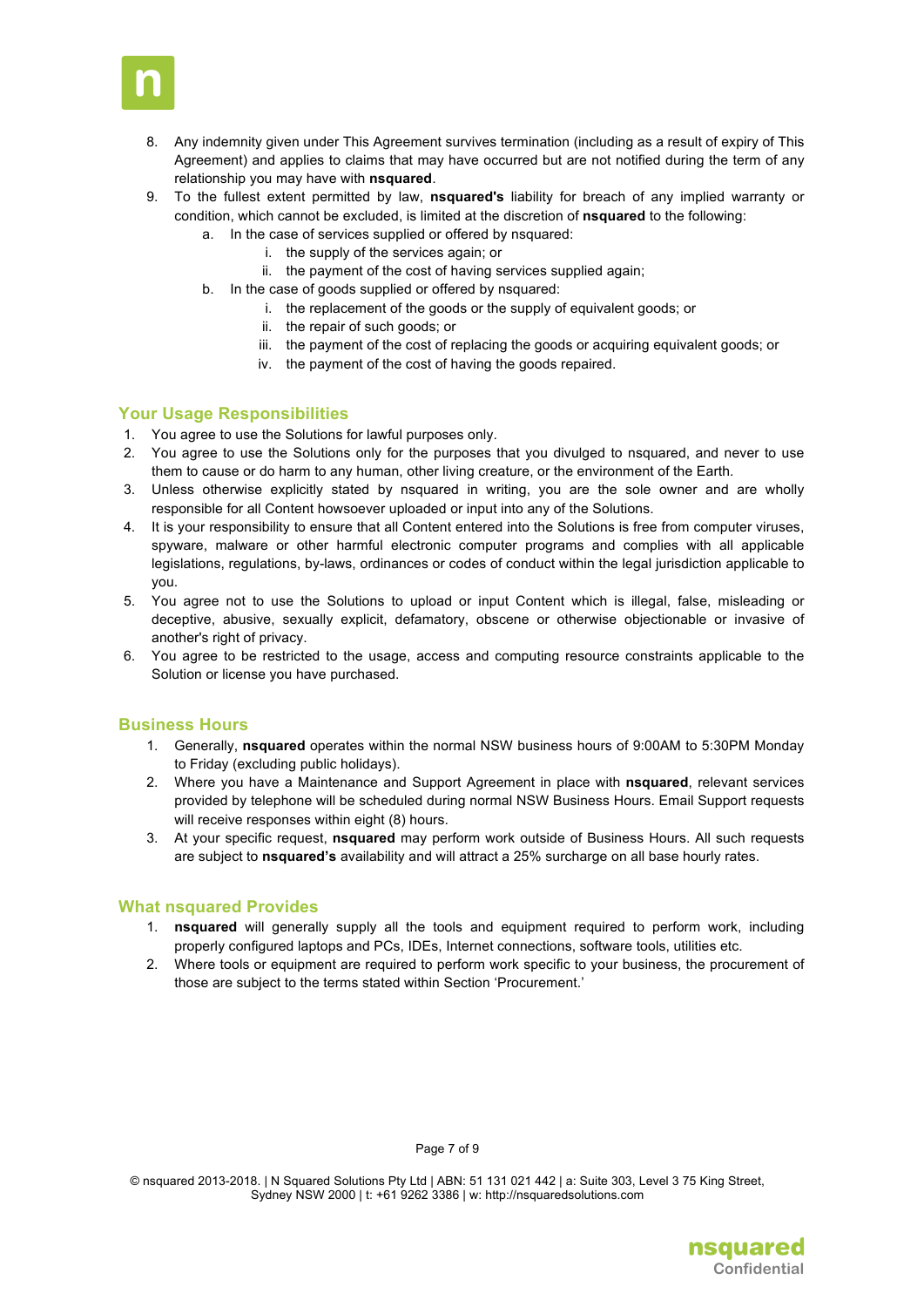

## **Severance of Relationship**

- 1. If, for any reason, you decide to discontinue your relationship with **nsquared**, you may do so at any time.
- 2. On receipt of 30 days written notice stating your intent to terminate your relationship with nsquared, we shall cease any and all Project-Based Work, Auxiliary Work or Maintenance & Support. At this time, nsquared will issue a final invoice.
- 3. You agree to pay for any and all work performed by **nsquared** up until that point and all outstanding moneys shall become due as per Section 'Payment Terms.'
- 4. Should **nsquared** wish to discontinue the relationship, we shall provide no less than 60 days written notice to you.

## **Future Changes**

- 1. **nsquared** reserves the right to change these terms at any time by publishing an updated version of this statement at this website location: http://nsquaredsolutions.com.
- 2. **nsquared** will endeavour to advise you of any updates, however the amended statement will apply whether or not we have given specific notice of any change.
- 3. The terms of any custom-made agreement that may exist between you and **nsquared** supersede This Agreement should it state that it does so.

## **Procurement**

*Packaged Software, Software Licenses, Hardware and External Suppliers*

- 1. At your request, we may research, evaluate or procure packaged software, software licenses, hardware or external services from our various suppliers, or any supplier you care to nominate, for a standard mark-up of 20% on our cost price. This mark-up covers the time, effort and intellectual property involved in procuring the product or service on your behalf.
- 2. In the event that **nsquared** is awarded the management, installation, setup or configuration of that packaged software, software license, hardware or external service, and subject to nsquared performing further work, we reserve the right to reduce the standard mark-up to nil. Generally, any rebates received from our suppliers shall be passed on to you.
- 3. Where nsquared procures hardware or software for you, you remain ultimately responsible for your choice of hardware and software and its suitability for your environment.

#### *Tools, Equipment and Licenses*

1. Should we, in the course of our work, require unique tools, equipment or software licenses to perform tasks for you, you shall purchase these. Where nsquared sees fit, we may occasionally purchase such items ourselves. In either case, the purchasing party shall retain full ownership of any tools, equipment or software license that is purchased.

## **Applicable Law**

This Agreement is governed by the laws of the state of New South Wales, Australia except where they are superseded or rendered subservient by Federal laws. You irrevocably and unconditionally submit to the nonexclusive jurisdiction of the courts of New South Wales, and waive any objection to legal action being brought in those courts on the grounds of venue or inconvenient forum.

#### Page 8 of 9